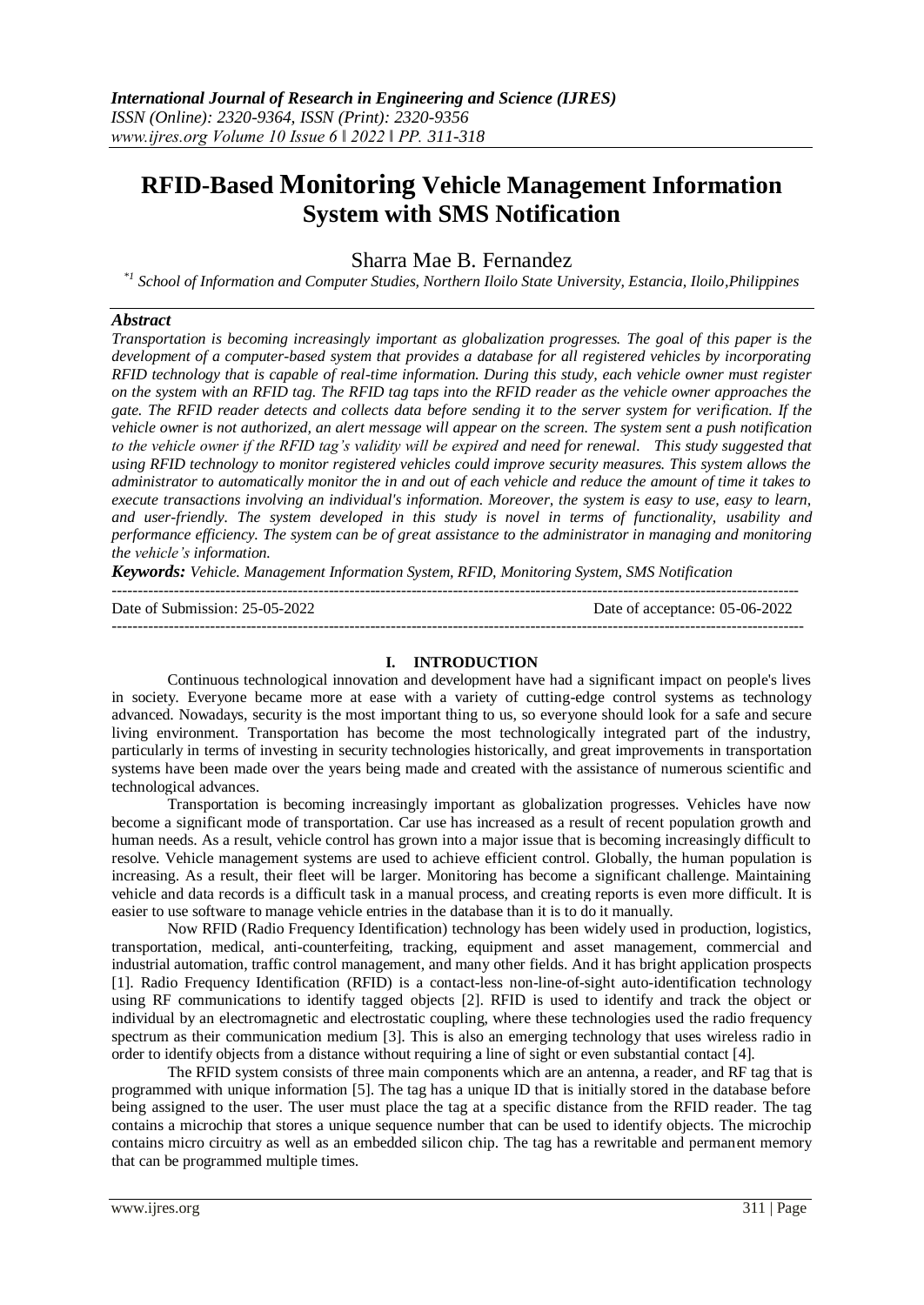With this, the researcher opted to design and develop an RFID-Based Monitoring Vehicle Management Information System with SMS Notification that provides a database for all registered vehicles by incorporating RFID technology that is capable of real-time information and enables the monitoring of the car-in and car-out records of the vehicles and minimize the guard time to manually check person by person. For this study, each vehicle owner must register on the system with an RFID tag. The RFID tag taps into the RFID reader as the vehicle owner approaches the gate. The RFID reader detects and collects data before sending it to the server system for verification. If the vehicle owner is not authorized, an alert message will appear on the screen. The system sent a push notification to the vehicle owner if the RFID tag's validity will be expired and need for renewal.

This paper, also determine the level of functionality of the developed system in terms of security, and accurateness. Determine the level of usability in terms of learnability, operability, and accessibility. Evaluate the performance of the developed system in terms of time behavior and resource utilization. With the help of the system, it is great assistance in monitoring and managing vehicle's information.

### **1.1. Conceptual Framework**

This paper was based on the concept of the Input-Process-Output (IPO) Model. The input–process– output (IPO) model is a widely used approach in systems analysis and software engineering for describing the structure of an information processing program or another process [6]. The procedure started with inputs, software development as the process, and the evaluation of the results as the output.

In this study, the inputs were the information of the vehicle owner, and vehicle information. These pieces of information were requirements for the system to manage. The process framework included the various modules that would perform the transactional processes. These processes were encapsulated in the RFID-Based Monitoring Vehicle Management Information System with SMS Notification. Finally, the output of the developed system included its evaluation of the level of functionality, usability, and performance. Figure 1 shows the conceptual framework of the study.



**Figure 1. Conceptual Framework of the Study**

### **II. METHODOLOGY**

In this chapter, the methodology used in this study was discussed. It includes the research design, software developmental model, and the statistical treatment used.

### **2.1. Research Design**

A research design is a broad plan that states objectives of research project and provides the guidelines what is to be done to realize those objectives [7]. It is a framework that includes the methods and procedures to collect, analyze, and interpret data.

Developmental and descriptive research designs were applied in this study. Developmental research design is a systematic study of designing, developing, and evaluating instructional programs, processes, and products that must meet criteria of internal consistency and effectiveness [8]. In this study, it described to illustrate the method and give the reader a better understanding of the approach and it was used to systematically plan, design and develop an efficient information system and to make the system functional.

Descriptive research design is typically concerned with describing problem and its solution. It is more specific and purposive study. Descriptive study rests on one or more hypotheses [7]. In this study, descriptive research was employed in the conduct of survey to determine the perceptions of the respondent based on the specific factors as define in the objectives of the study.

### **2.2. Software Development Life Cycle**

Software Development Life Cycle (SDLC) is a set of steps used to create software applications. These steps divide the development process into tasks that can then be assigned, completed, and measured [9]. SDLC works by lowering the cost of software development while simultaneously improving quality and shortening production time. The researcher used Agile Software Development as the software development life cycle for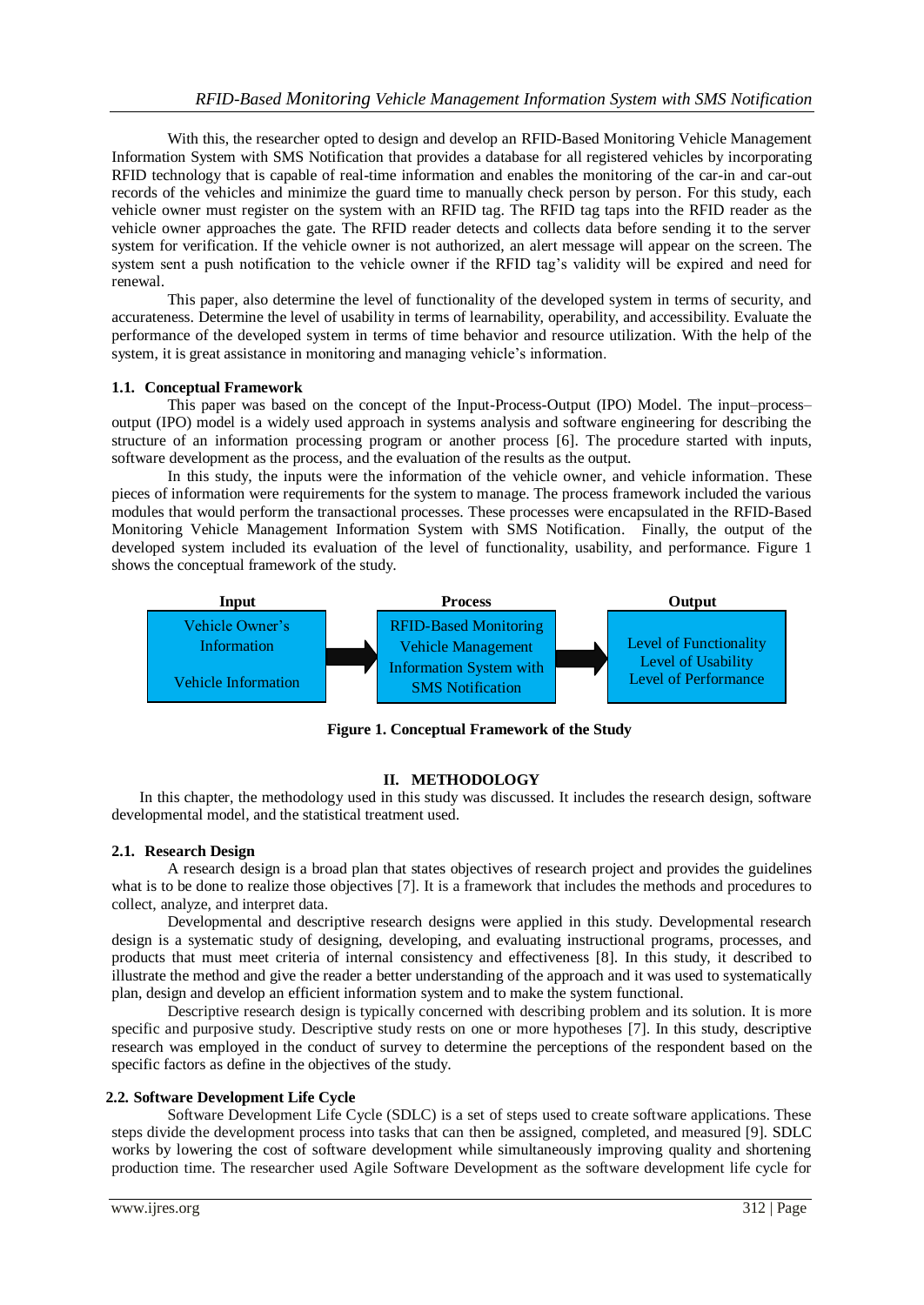the software development. Agile Software Development (ASD) is used to cope with increasing complexity in system development [10]. Agile software development is a group of programming-centric methodologies that focus on streamlining the SDLC. Agile software development methodologies provide a more efficient and lighter way of development that build software iteratively and incrementally. Each iteration end with a workable product that help in getting early feedback of customer [11]. Figure 2 shows the Agile Software Development Model.



 **Figure 2. The Agile Development Model**

# **2.3. Entity Relationship Diagram**

Entity Relationship Diagram (ERD) is one of the popular and important concepts in database modeling. The design of the correct database (or good design) depends on the correct ERD that presents the requirements of the required system to the customer [12]. An entity-relationship diagram (ERD), also known as an entity relationship model, is a graphical representation of an information system that depicts the relationships among people, objects, places, concepts or events within that system [13].

The developed system has four entities contained in the database as follows: admin entity, vehicle owner entity, vehicle information entity, attendance entity, and SMS entity which is the associative entity. Relationships were set between these entities by the use of crow foot notations called cardinalities. Hence, following relationships were defined. The vehicle owner entity has one-to-many crow-foot notation with vehicle info entity. This means that a vehicle owner can have at least one or many registered vehicle. The vehicle owner entity can have many to many attendance on the attendance entity because there would be many vehicle owner who would make some attendance at the same time. The vehicle owner entity had a one-to-many relationship with the SMS entity. It means that there will be at least one or many messages that the system will send to the vehicle owner on some activity like expiration of RFID tag. The vehicle info entity had one-to-many crow foot notation to the attendance. This means that the vehicle would have at least one or many attendance to be recorded simultaneously to the attendance entity. Figure 3 presented the Entity Relation Diagram of the developed system.



Figure 3. Entity Relationship Diagram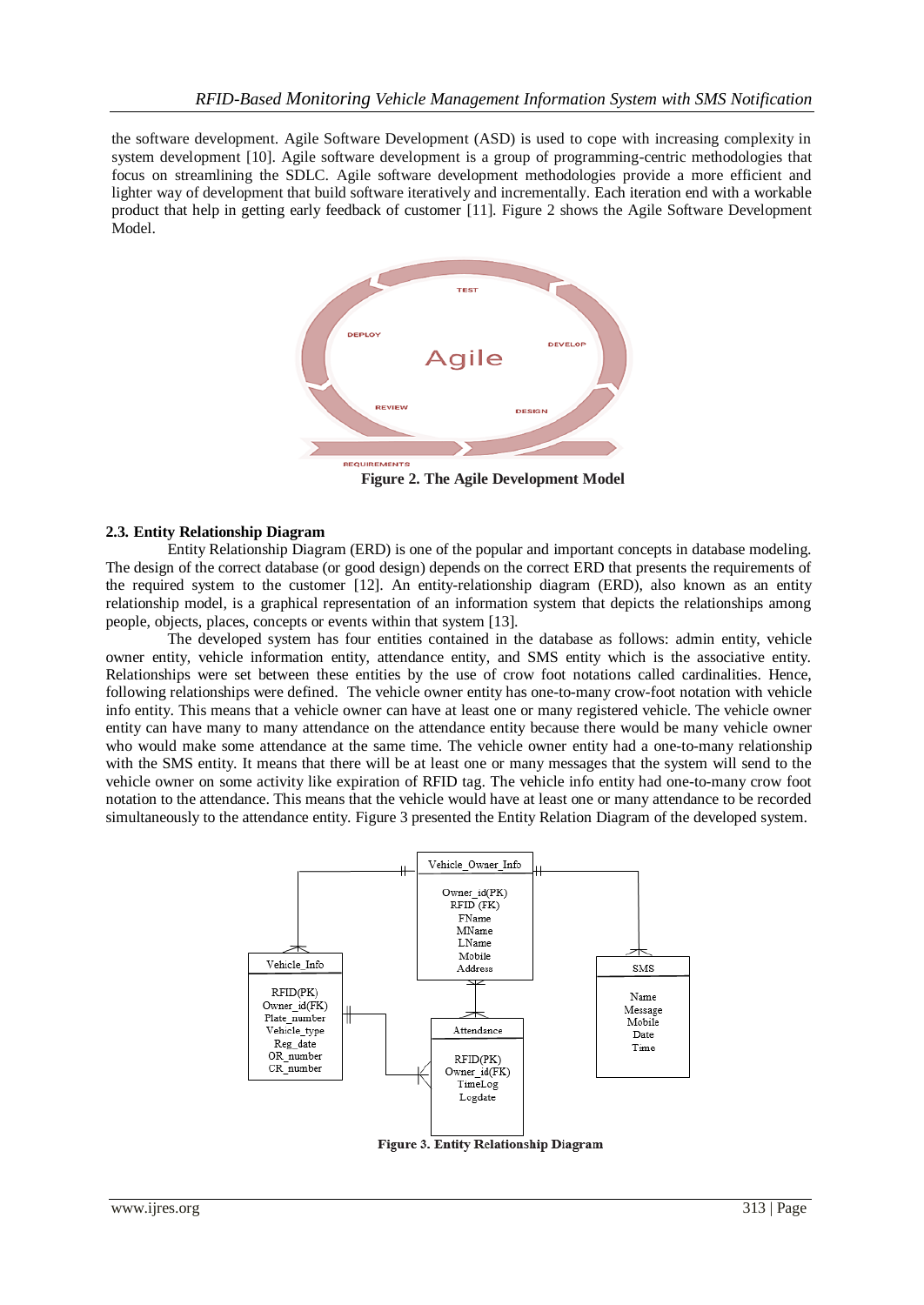# **2.4. Process Model**

The process modeling is a technique for organizing and documenting the structure and flow of data through the systems processes and/or the logic, policies and procedures to be implemented by the system's processes [14]. It is an important building block in a systems development activities as it defines what is going on now, and what should be going on in new system. Process modeling is normally presented using a data flow diagram (DFD). A DFD is a graphical representation of the "flow" of data through an information system, modeling it process aspects.

In this paper, the researcher used a context DFD was used to depict its logical design. A context data flow diagram is a top-level view of an information system that shows the system's boundaries and scope. At the center of the diagram is the RFID-Based Monitoring Vehicle Management Information System with SMS Notification. There are three external agents namely Admin, Security Guards and Vehicle Owners.



**Figure 4. The Context Data Flow Diagram of the Developed System.**

# **2.5. Logical Architectural Design**

[Logical architecture](https://www.lawinsider.com/dictionary/logical-architecture) is the identification of the system component that provides the software services needed to meet the business goals/RFP requirements for deployment. Logical Architecture involve the process and documentation to derive a more precise, detailed and unambiguous depiction of the system components through the provision of well-defined interfaces and component specifications, and key architectural mechanisms [15]. In this study, the N-tier architecture were employed. N-tier is also called multi-tier architecture because the software is engineered to have the processing, data management, and presentation functions physically and logically separated [16]. Figure 5 shows the logical architecture of the developed system.



Figure 5. The Logical Architecture Design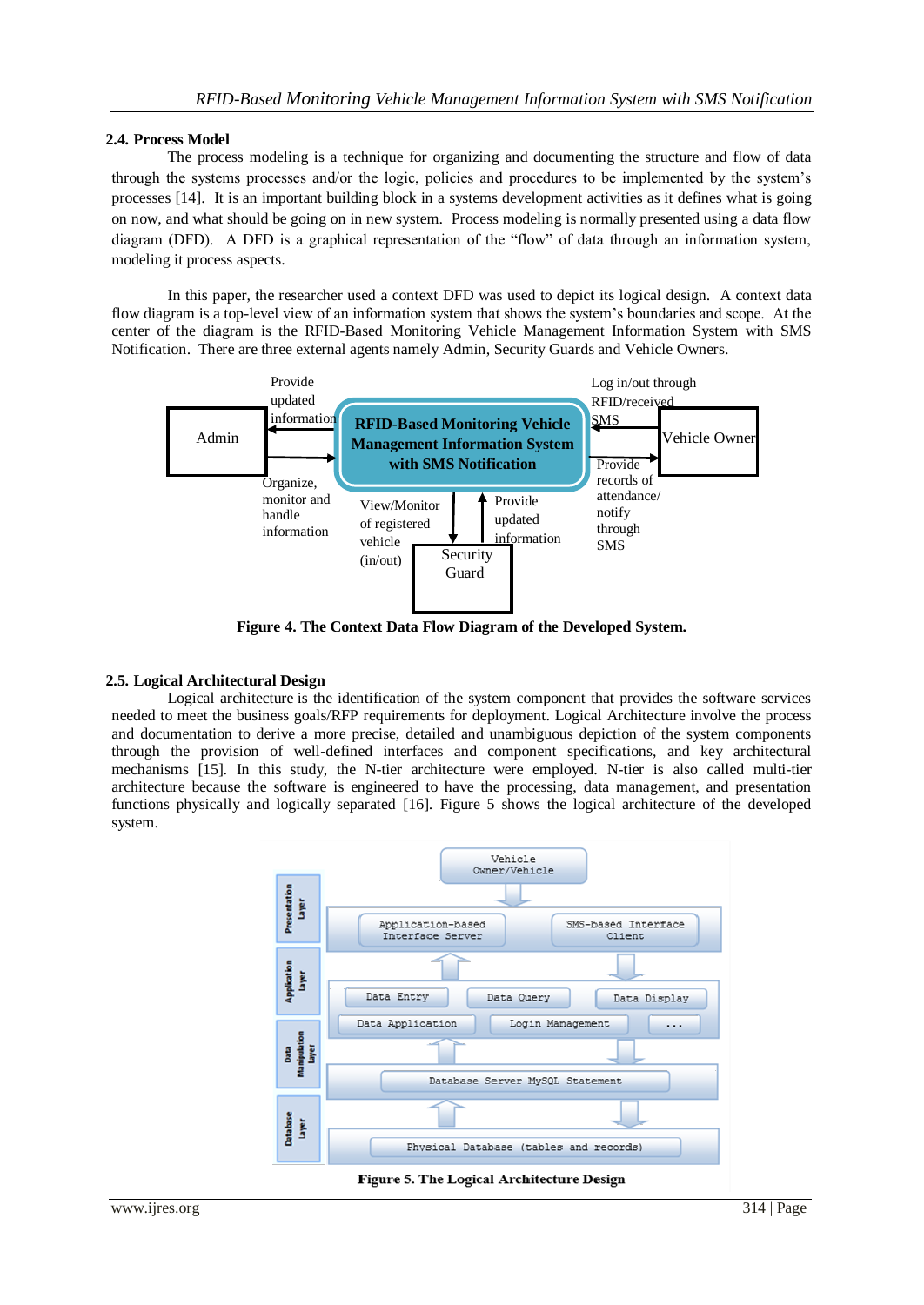## **2.6. Physical Network Topology**

Since the developed system was implemented using a RFID and SMS technology. The system will be operated when a vehicle approaches the gate, the vehicle owner taps his or her RFID tag against the reader. Within milliseconds, the RFID tag will respond and send the received data to the database. The information received will then be compared to existing information in the database for verification and for the SMS, it used the existing infrastructure of the telecommunication companies as the carrier of the notification. A GSM modem would be attached to the server computer to notify the vehicle owner for the validity of rfid tag with the use of SMS. Figure 6 shows the physical network topology.



**Figure 6. Physical Network Topology**

## **2.7. Testing and Evaluation**

The system development was completed by testing the functionality, usability, and performance of the system prototype. The researcher asked the testers to use a survey questionnaire to evaluate the system's level of functionality, usability, and performance. The system prototype would be tested using a 5-point Likert scale with 1 being poor and 5 being excellent. The Mean statistics would be used to compute statistically whether the developed system met the evaluation criteria. The mean is calculated as follows:

$$
\overline{X} = \frac{\sum X}{n}
$$

where  $\overline{x}$  is the mean

 $\Sigma$ x is the summation of individual raw scores

n is the number of the population

The obtained mean score was described verbally as follows:

| Mean Score    | Descriptive       |
|---------------|-------------------|
| $4.21 - 5.00$ | Excellent         |
| $3.41 - 4.20$ | Good              |
| $2.61 - 3.40$ | Acceptable        |
| $1.81 - 2.60$ | Needs Improvement |
| $1.0 - 1.80$  | Poor              |
|               |                   |

### **2.8. Prototype Evaluators**

As mentioned in previous sections, the system prototype is subjected to software evaluation. Testing the system prototype was an important part of the design and manufacturing process. Testing and evaluation, simply confirm that the product worked as planned, or if it needs refinement.

The respondents who participated in the study were composed of forty-five (45) vehicle owners, five (5) security guards, and five (5) expert evaluators with a total of fifty (55) respondents.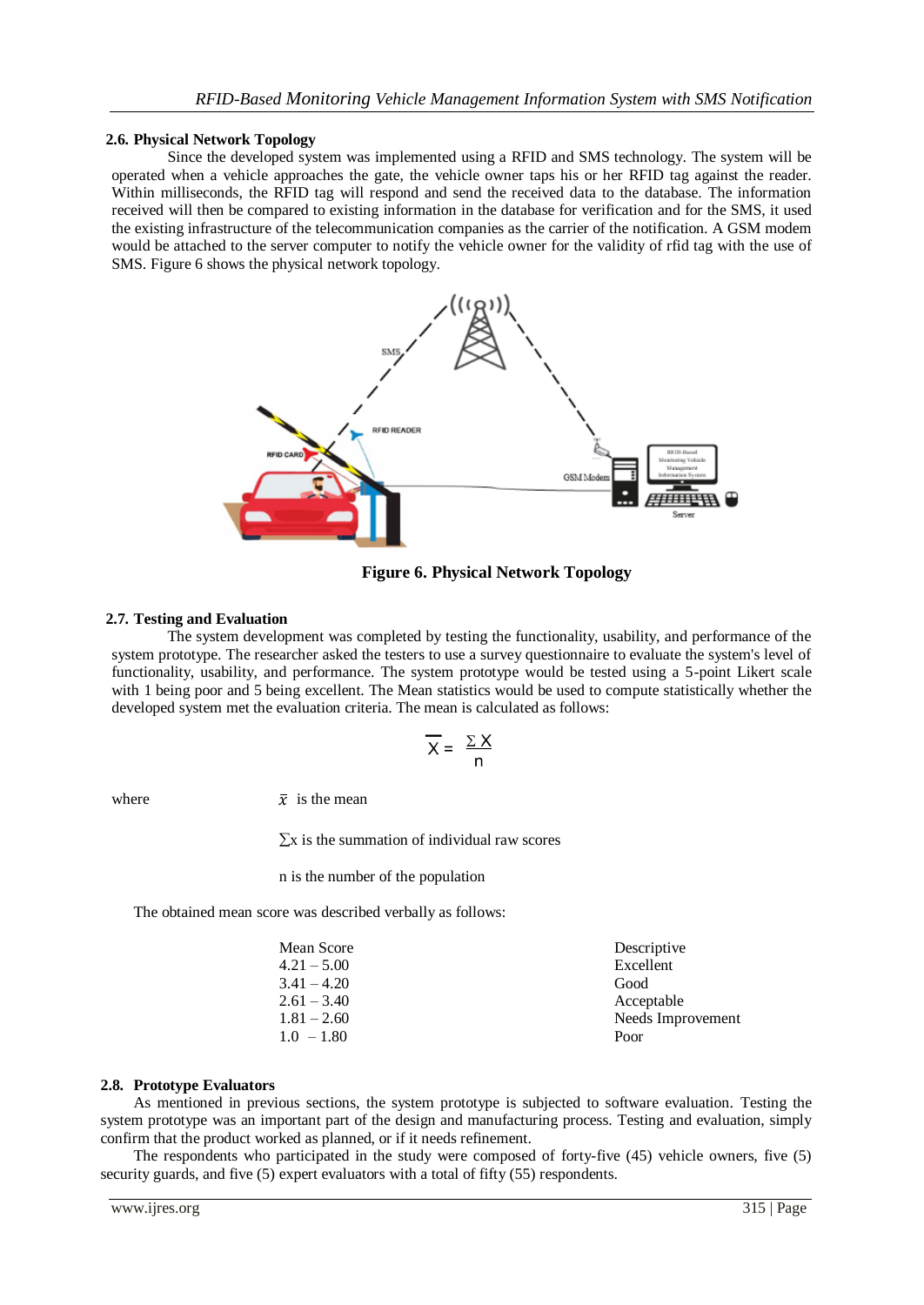| <b>Evaluators Classification</b> | <b>No. of Evaluators</b> | <b>Percentage</b> |
|----------------------------------|--------------------------|-------------------|
| Vehicle Owners                   |                          | 81.82%            |
| <b>Security Guards</b>           |                          | 9.09%             |
| <b>Expert Evaluators</b>         |                          | 9.09%             |
| Fotal                            | 55                       | 100%              |

|  |  | <b>Table 1. Distribution of Respondents</b> |  |
|--|--|---------------------------------------------|--|
|--|--|---------------------------------------------|--|

### **III. RESULTS AND DISCUSSION**

This chapter provides the presentation, analysis, and interpretation of results that addressed the objectives defined herein.

#### **3.1. Level of Functionality of the Developed System as Perceived by End-Users in terms of Security, and Accurateness**

Table 2 shows the mean result of the respondents' feedback on the functionality of the developed system in terms of security and accurateness. The level of functionality is the capability of the software to provide functions which meet the stated and implied need of users under specified conditions of usage [17]. Security is the degree to which a product or system protects information and data [18]. Accurateness is the level to which the result as expected [17].

Based from the respondents' feedbacks, the level of functionality of the RFID-Based Monitoring Vehicle Management Information System with SMS Notification was computed with an overall mean of 4.65 being interpreted as "Excellent". In terms of security ( $M = 4.67$ ) and accurateness ( $M = 4.63$ ) were interpreted as "Excellent".

| Table 2. Level of Functionality of the Developed System in Terms of Security and Accurateness. |             |                              |
|------------------------------------------------------------------------------------------------|-------------|------------------------------|
| <b>Implementation Indicators</b>                                                               | <b>Mean</b> | <b>Verbal Interpretation</b> |
| A. Level of Functionality                                                                      | 4.65        | <b>Excellent</b>             |
| A1. Security                                                                                   | 4.67        | <b>Excellent</b>             |
| <b>A2. Accurateness</b>                                                                        | 4.63        | <b>Excellent</b>             |

**Table 2. Level of Functionality of the Developed System in Terms of Security and Accurateness.**

 Legend: 1.00-1.80 (Poor); 1.82-2.60 (Needs Improvement); 2.61-3.40 (Acceptable); 3.41-4.20 (Good); 4.21- 5.00 (Excellent)

#### **3.2. Level of Usability of the Developed System as Perceived by the End-User in Terms of Learnability, Operability and Accessibility.**

Table 3 presented the mean result of the respondents' feedback on the usability of the developed system in terms of suitability, operability and accessibility. The level of usability is the capability of the software product to be understood, learned, used and provides visual appeal, under specified conditions of usage [17]. Suitability refers the degree to which a product or system provides functions that meet stated and implied needs when used under specified conditions [18]. Operability is the ability to keep an equipment, a system or a whole industrial installation in a safe and reliable functioning condition, according to pre-defined operational requirements [19]. Accessibility is the degree to which a product or system can be used by people with the widest range of characteristics and capabilities to achieve a specified goal in a specified context of use [18].

The results shown below indicated that the RFID-Based Monitoring Vehicle Management Information System with SMS Notification, its level of usability was computed with an overall mean of 4.87 being interpreted as "Excellent". In terms of learnability  $(M = 4.90)$  was verbally interpreted as "Excellent". For the operability, the computed mean score was  $(M = 4.83)$  verbally interpreted as "Excellent" while for its accessibility  $(M = 4.88)$ , was also interpreted as "Excellent".

#### **Table 3. Level of Usability of the Developed System in Terms of Learnability, Operability and Accessibility.**

| <b>Implementation Indicators</b> | <b>Mean</b> | <b>Verbal Interpretation</b> |  |
|----------------------------------|-------------|------------------------------|--|
| <b>B.</b> Level of Usability     | 4.87        | <b>Excellent</b>             |  |
| <b>B1.</b> Learnability          | 4.90        | <b>Excellent</b>             |  |
| <b>B2. Operability</b>           | 4.83        | <b>Excellent</b>             |  |
| <b>B3. Accessibility</b>         | 4.88        | <b>Excellent</b>             |  |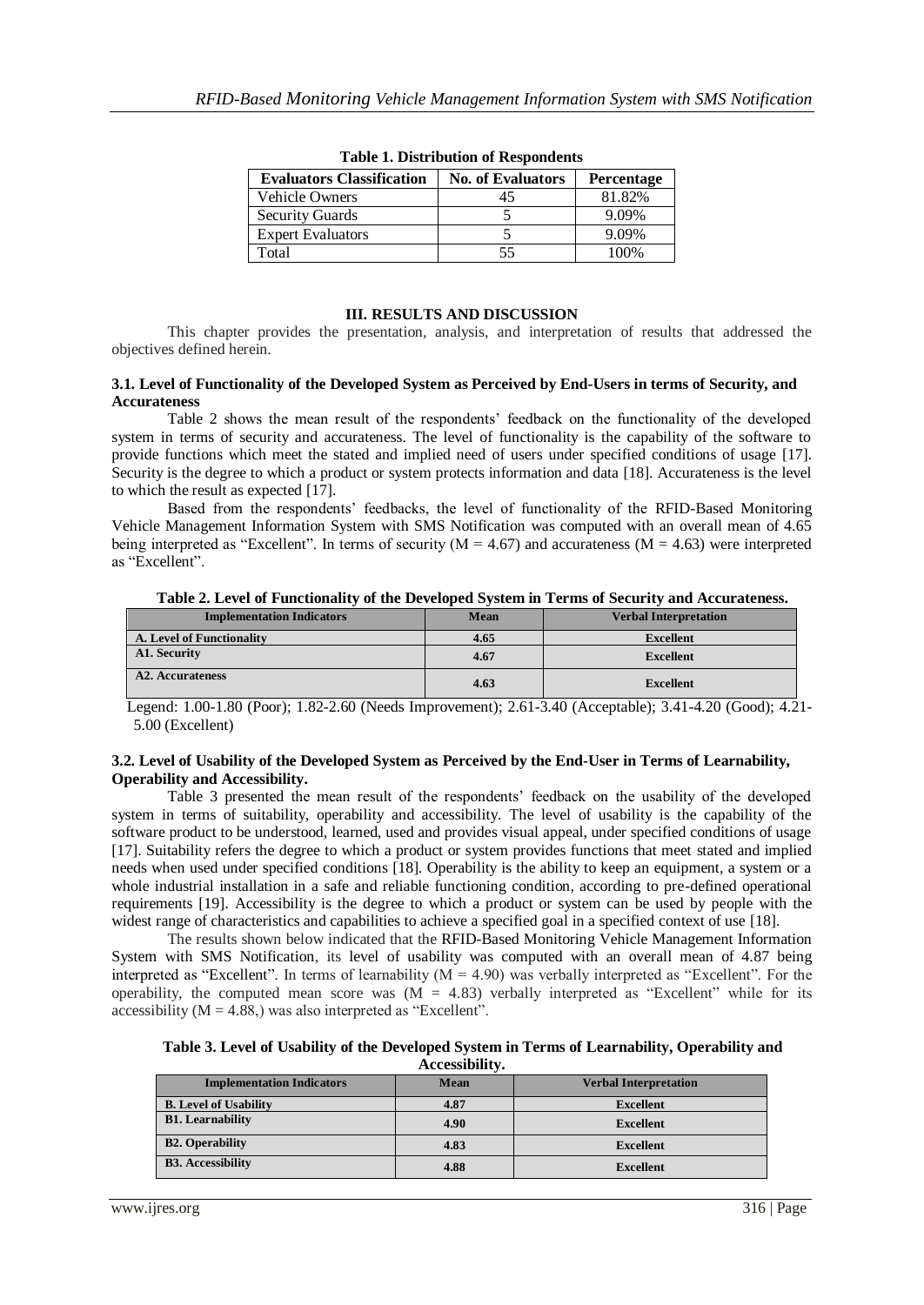Legend: 1.00-1.80 (Poor); 1.82-2.60 (Needs Improvement); 2.61-3.40 (Acceptable); 3.41-4.20 (Good); 4.21- 5.00 (Excellent)

#### **3.3. Level of Performance of the Developed System in terms of Time Behavior and Resource Utilization**

Level of performance efficiency refers to the characteristic that represents the performance relative to the amount of resources used under stated conditions [18]. Time behavior is the degree to which the response and processing times and throughput rates of a product or system, when performing its functions, meet requirements [18]. Resource utilization is the degree to which the amounts and types of resources used by a product or system, when performing its functions, meet requirements [18].

Table 4 revealed the overall mean for the level of performance of the developed system was composed with a mean of 4.78 being interpreted as "Excellent", the time behavior  $(M = 4.72)$  was interpreted as "Excellent" while resource utilization  $(M = 4.87)$  was also interpreted as "Excellent".

**Table 4. Level of Performance of the Developed System in Terms of Time Behavior and Resource Utilization.**

| <b>Implementation Indicators</b> | Mean | <b>Verbal Interpretation</b> |
|----------------------------------|------|------------------------------|
| <b>C. Level of Performance</b>   | 4.78 | <b>Excellent</b>             |
| <b>C1. Time Behavior</b>         | 4.72 | Excellent                    |
| C2. Resource Utilization         | 4.87 | <b>Excellent</b>             |

Legend: 1.00-1.80 (Poor); 1.82-2.60 (Needs Improvement); 2.61-3.40 (Acceptable); 3.41-4.20 (Good); 4.21- 5.00 (Excellent)

#### **IV. CONCLUSION**

The study's findings indicated that the developed RFID-Based Monitoring Vehicle Management Information System with SMS Notification had been successfully tested and demonstrated. This is accomplished by incorporating RFID technology capable of real-time information and sending a push notification to the vehicle owner if the RFID tag's validity is about to expire and the need for renewal via SMS. In addition, the developed RFID-Based Monitoring Vehicle Management Information System with SMS Notification has been tested and found to be functional. It was also novel in terms of functionality, usability, and performance efficiency.

#### **REFERENCES**

- [1] W.Q Zheng: The Current Situation and Development Trend of RFID (Posts & Telecom Press ,China 2007).(In Chinese).
- [2] Nafar, Fatemeh; Shamsi, Hossein (2018). *Design and Implementation of an RFID-GSM based Vehicle Identification System on Highways. IEEE Sensors Journal, (), 1–1.* doi:10.1109/JSEN.2018.2855410.
- [3] K. Finkenzeller, RFID Handbook; Fundamentals and Applications in Contactless Smart Card, Radio Identification and Near-Field Communication, Third. Giesecke & Devrient GMbH, Munich, Germany: A John Wiley and Sons.
- [4] S.L. Ting, L.X. Wang, W.H. Ip, "A study of RFID adoption for vehicle tracking in a container terminal", Journal of Industrial Engineering and Management 2012, pp. 22-52.
- [5] "What is Radio Frequency Identification (RFID)?" https://www.fieldtechnologiesonline.com/doc/what-is-radio-frequencyidentification-rfid-0001 (accessed Apr. 16, 2020).
- [6] Braunschweig, D. (2018). Input-Process-Output model defination. Retrieved fro[m](https://press.rebus.community/programmingfundamentals/chapter/input-process-output-model/)  [https://press.rebus.community/programmingfundamentals/chapter/input-process-output-model/.](https://press.rebus.community/programmingfundamentals/chapter/input-process-output-model/)
- [7] Jaideep. (2020). Research Design: Introduction, Contents and Types. *Your Article Library*. Retrieved from [http://www.yourarticlelibrary.com/marketing/research-design-introduction-contents-and-types/48714.](http://www.yourarticlelibrary.com/marketing/research-design-introduction-contents-and-types/48714)
- [8] Ramirez, R. A. (2019). Developmental research for information and technology txt. StuDocu. [https://www.studocu.com/ph/document/rizal-technological-university/bs-entrep/developmental-research-for-information](https://www.studocu.com/ph/document/rizal-technological-university/bs-entrep/developmental-research-for-information-and-technology-txt/10436726)[and-technology-txt/10436726.](https://www.studocu.com/ph/document/rizal-technological-university/bs-entrep/developmental-research-for-information-and-technology-txt/10436726)
- [9] Jevtic, G. (2019). What is SDLC? Phases of Software Development, Models, & Best Practices. Retrieved from [https://phoenixnap.com/blog/software-development-life-cycle.](https://phoenixnap.com/blog/software-development-life-cycle)
- [10] Schön, E. M., Thomaschewski, J., & Escalona, M. J. (2017). Agile Requirements Engineering: A systematic literature review. *Computer Standards and Interfaces*, *49*, 79–91[. https://doi.org/10.1016/j.csi.2016.08.011.](https://doi.org/10.1016/j.csi.2016.08.011)
- [11] Anwer, Faiza & Aftab, Shabib & Waheed, Usman & Muhammad, Syed. (2017). Agile Software Development Models TDD, FDD, DSDM, and Crystal Methods: A Survey. International Journal Of Multidisciplinary Sciences And Engineering. 8. 1-10.
- [12] Otair, M. A., & Odat, A. M. (2015). Enhancing an end user development in database design using entity relationship diagram Mapper. *Journal of Theoretical and Applied Information Technology*, *77*(2), 218–228.
- [13] Biscobing, J. (2019). Entity Relationship Diagram. Retrieved on April 04, 2020 from [https://searchdatamanagement.techtarget.com/definition/entity-relationship-diagram-ERD?amp=1.](https://searchdatamanagement.techtarget.com/definition/entity-relationship-diagram-ERD?amp=1)
- [14] Bentley, L. and Whitten, J. (2007). System Analysis and Design for the Global Enterprise 7th Edition. McGraw Hill International Edition, Philippines.
- [15] Logical architecture definition. (n.d.). Law Insider. [https://www.lawinsider.com/dictionary/logical-architecture.](https://www.lawinsider.com/dictionary/logical-architecture)
- [16] Stringfellow, A. (2017). What is N-tier architecture? Retrieved on May 22, 2017 from dzone.com. [https://dzone.com/articles/what](https://dzone.com/articles/what-is-n-tier-architecture)[is-n-tier-architecture.](https://dzone.com/articles/what-is-n-tier-architecture)